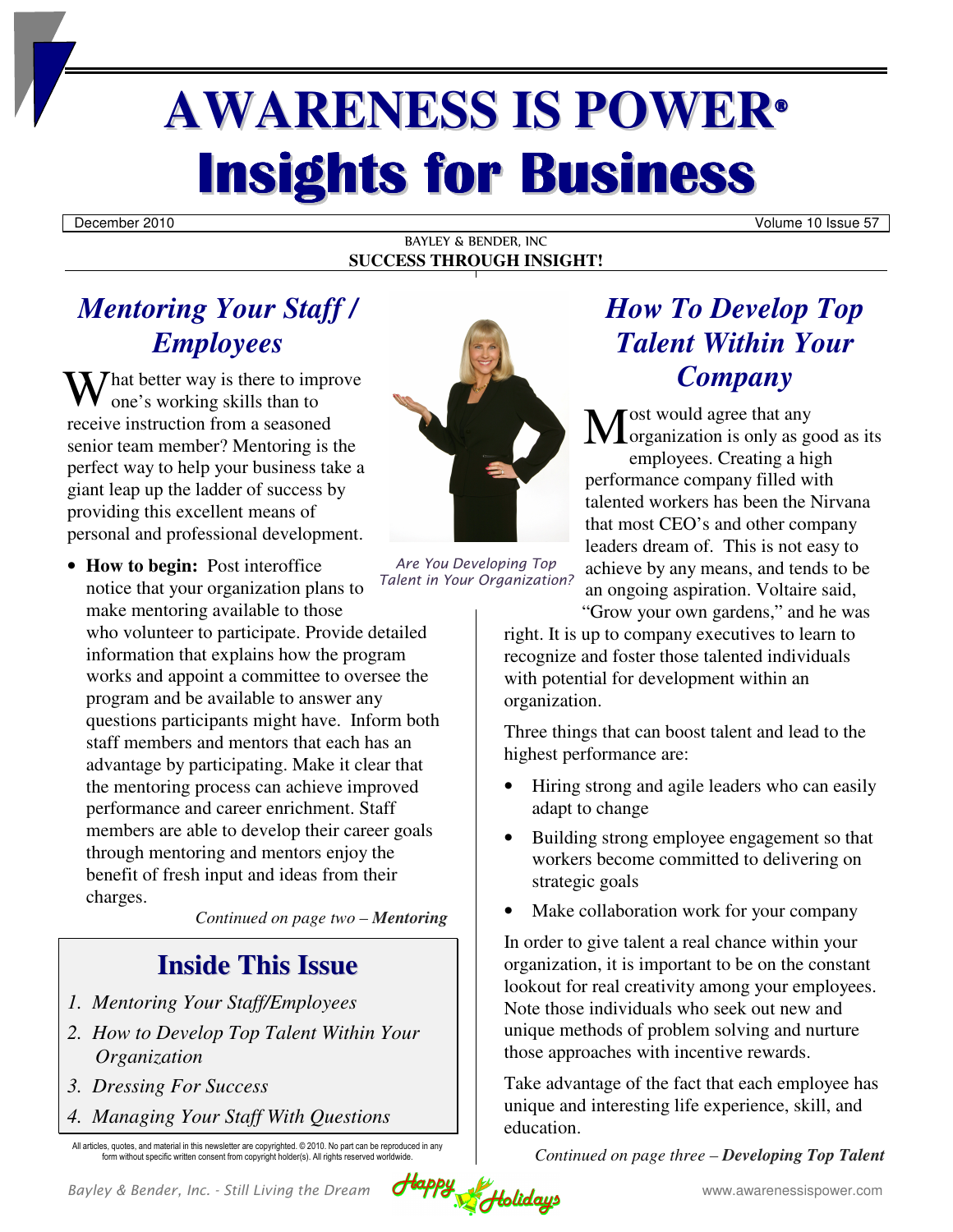#### *Continued from page one – Mentoring*

• **Consider the perfect match:** It is important to make good matches between staffer and mentor. Look for compatible personality traits and make sure each couple spends some time together before the final decision is made about who will mentor whom. The efforts will not be as effective if marked incompatibilities exist between your choices. Make sure your choices are conducive to mutual creativity and have similar work habits. Use your profiles & assessments and observational expertise to make matches that are going to work well together and increase your organization's workflow. Let personnel reports play a big role in your choices about which employees will

work best together. Pair someone with weak qualities in one area with a person who has strengths in that area.

#### • **Encourage open**

**exchanges:** It is prudent to observe the discourse

between staff members and mentors, especially during the initial periods following the matchups. Watch for disagreements concerning work habits and stress that both people are there to learn from one another. Encourage new approaches to problem solving and promote the idea that both people are there to learn how to replace inefficient methods of doing things with more productive ones.

It is important to meet with each team individually and to delineate specific goals and time constraints that should be met. Equally important is the creation of a committee to oversee and supervise progress of the mentoring team and to make sure things move ahead as planned and is goal focused.

Mark the successful completion of the program by some type of party or event that will serve both as a springboard for utilization of the new methods and practices learned during the time spent in the mentoring process. Be sure your employees are aware that you recognize and appreciate their efforts.

~ Written for us by our associate Gary Sorrell, Sorrell Associates, LLC. Copyright protected worldwide. All rights reserved.

#### *Continued from page one – Developing Top Talent*

View these diversities as strengths and talents that can be nurtured as company assets. Recognize and encourage entrepreneurial talent within the confines of your company boundaries and put this capacity to work to your advantage too.

It is very important to challenge employees by

offering interesting projects and opportunities. This gives them the chance they need to allow their creative ideas to shine. That said it is equally as important to celebrate their innovative accomplishments. Let your workers know they are appreciated and they will



reward you, in return, for giving them an enthusiastic environment in which to thrive. The same enthusiastic environment will serve to increase corporate stamina and will even impress people from outside your company.

With so many businesses vying for top talent, it can be difficult to find, hire, and hang on to the right people. However, with a little extra planning, effort and care, you can find superstars who will take your business to new heights and give you an edge over the competition.

All of these talent-development approaches have the potential to contribute significantly to any organization's profitability.

If you have any questions about this article, or about how we can help you with your current talent development, training, or hiring needs, contact us today!

~ Written for us by our associate Gary Sorrell, Sorrell Associates, LLC. Copyright protected worldwide. All rights reserved.

#### **Don't Decide Not To Decide**

Often, when it's time to make a tough decision like changing jobs or buying a house, we are overwhelmed by negative thoughts about the problems that might arise. Therefore, we never take the first step to get information, which could reveal big, overlooked benefits. Putting the decision off is a decision not to decide and can sabotage your big moves.

*Bayley & Bender, Inc. - Still Living the Dream Happy 2 Weblidays* www.awarenessispower.com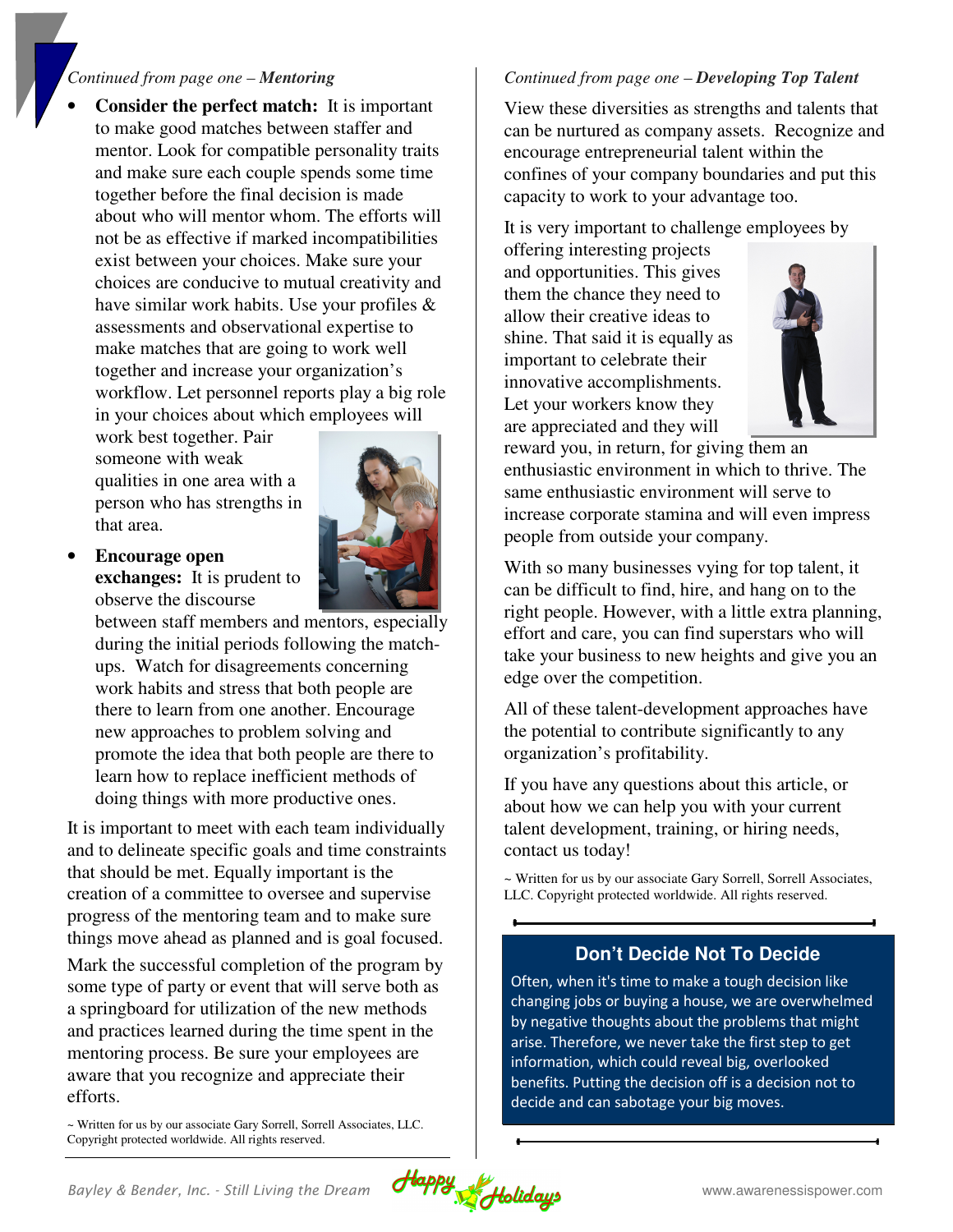## *Dressing for Success*

#### *by Alison Sfreddo of The Training Connection*

 $\bigcap$  o, you have just signed on to the mentoring program, been matched So, you have just signed on to the mentoring program, been may with a mentoring partner and are now looking forward to the unlimited possibilities of networking and new visibility. Next

question, have you looked in the mirror lately? Many people do not realize that their appearance is the first impression that will linger and that first impression is what can give them the edge on the competition. The simple fact is that if you look sharp you will be perceived as sharp.



In our efforts to achieve the next level of advancement, the last thing we look at is our appearance. We tend to focus on checking all

of those proverbial boxes that will take us to the next professional level and unfortunately, our appearance is not one of those boxes.

Over the years it has become increasingly acceptable to "dress down" in the work place. This trend has resulted in a workforce that no longer dresses the part of the professional that they want to become. Dressing for Success does not take a huge financial investment, but does take some thought as to how you can put your best foot forward.

The following tips can help you "see and be seen" as the consummate and professional that you are.

#### *Tips on Dressing for Success –*

- **Take notice of upper management's dress code.** Make a quick study of the way they dress. This is how you need to look if you would like to be at that level.
- **Dress for every workday like you would for an interview.** After all, you never know who you may meet. Especially when shadowing your mentor, dress as you would if you were the senior executive.
- **Jeans are never acceptable period.** Unless you work at a company that has a very casual dress code, blue jeans should never be worn in the workplace. They give the appearance of leisure and not taking the job seriously.
- **Remember, tailored does not mean tight.** Professional does not mean provocative and conversely, clothing that is too tight or too loose gives the appearance of sloppiness.
- **Never lose your sense of personal style.** Do wear those clothes that are most flattering on you and those that give you the confidence to be the best you can be.

~ Copyright protected worldwide. All rights reserved



### **Streamline Your Tasks**

You can save time by grouping administrational tasks throughout the week. Here are some strategies:

**Making phone calls** – Create a list of the people you need to call daily. Make all of your calls at one sitting. Once you get started, each call becomes easier and more efficient. Schedule your calls early in the morning, just before lunch, or at the end of your workday.

**Reviewing/Reading** – Whenever you leave the office, take some reading materials along with you. This way, when you are waiting for an appointment, waiting in line, or stuck in traffic, you can use this time to go through the materials.

Note: Have a pen/pencil with you for making notations and/or reminders.

**Billing/Invoicing** – set up a time each week for client/customer billing, tracking, and invoicing. Once you get into a rhythm, it can save a lot of time.

Source: Sorrell Associates, all rights reserved worldwide.

*"If you can't explain it simply, you don't understand it well enough." ~ Albert Einstein*

Don't miss next month's issue. Subscribe now!

AWARENESS IS POWER®  *Insights for Business* 

2024 Powder Mill Rd Silver Spring, MD 20903

> Tel: 301-439-8317 E-mail: aip@awarenessispower.com

> Visit Our Web Site at: www.awarenessispower.com

12 Issues For Only \$97